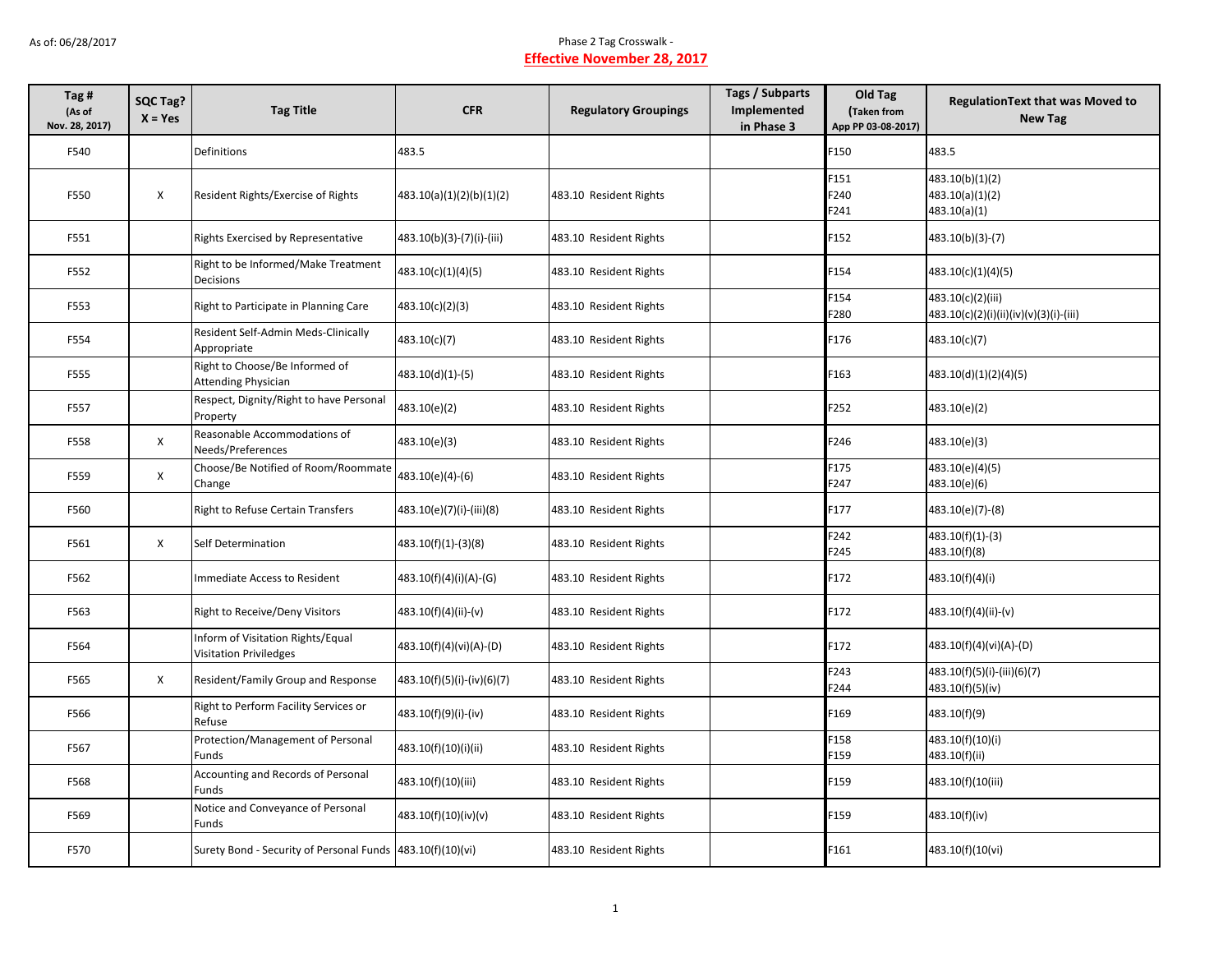| Tag #<br>(As of<br>Nov. 28, 2017) | SQC Tag?<br>$X = Yes$ | <b>Tag Title</b>                                                 | <b>CFR</b>                    | <b>Regulatory Groupings</b>                             | Tags / Subparts<br>Implemented<br>in Phase 3 | Old Tag<br>Taken from<br>App PP 03-08-2017)          | <b>RegulationText that was Moved to</b><br><b>New Tag</b>                                                           |
|-----------------------------------|-----------------------|------------------------------------------------------------------|-------------------------------|---------------------------------------------------------|----------------------------------------------|------------------------------------------------------|---------------------------------------------------------------------------------------------------------------------|
| F571                              |                       | Limitations on Charges to Personal<br>Funds                      | 483.10(f)(11)(i)-(iii)        | 483.10 Resident Rights                                  |                                              | F162                                                 | 483.10(f)(11)(i)-(iii)                                                                                              |
| F572                              |                       | Notice of Rights and Rules                                       | 483.10(g)(1)(16)              | 483.10 Resident Rights                                  |                                              | F156                                                 | 483.10(g)(1)(16)                                                                                                    |
| F573                              |                       | Right to Access/Purchase Copies of<br>Records                    | 483.10(g)(2)(i)(ii)(3)        | 483.10 Resident Rights                                  |                                              | F153                                                 | 483.10(g)(2)(3)                                                                                                     |
| F574                              |                       | Required Notices and Contact<br><b>Information</b>               | 483.10(g)(4)(i)-(vi)          | 483.10 Resident Rights                                  |                                              | F156                                                 | 483.10(g)(4)                                                                                                        |
| F575                              |                       | <b>Required Postings</b>                                         | 483.10(g)(5)(i)(ii)           | 483.10 Resident Rights                                  |                                              | F156                                                 | 483.10(g)(5)                                                                                                        |
| F576                              |                       | Right to Forms of Communication with<br>Privacy                  | 483.10(g)(6)-(9)              | 483.10 Resident Rights                                  |                                              | F170<br>F171<br>F174                                 | 483.10(g)(8)(i)(9)(i)-(iii)<br>483.10(g)(7)(ii)(iii)<br>483.10(g)(6)(7)(i)                                          |
| F577                              |                       | Right to Survey Results/Advocate Agency<br>Info                  | 483.10(g)(10)(11)             | 483.10 Resident Rights                                  |                                              | F167<br>F168                                         | 483.10(g)(10)(i)(11)<br>483.10(g)(10)(ii)                                                                           |
| F578                              |                       | Request/Refuse/Discontinue<br>Treatment;Formulate Adv Directives | 483.10(c)(6)(8)(g)(12)(i)-(v) | 483.10 Resident Rights                                  |                                              | F155                                                 | 483.10(c)(6)(8)(g)(12)                                                                                              |
| F579                              |                       | Posting/Notice of Medicare/Medicaid on<br>Admission              | 483.10(g)(13)                 | 483.10 Resident Rights                                  |                                              | F156                                                 | 483.10(g)(13)                                                                                                       |
| F580                              |                       | Notify of Changes (Injury/Decline/Room,<br>Etc.)                 | 483.10(g)(14)(i)-(iv)         | 483.10 Resident Rights                                  |                                              | F157                                                 | 483.10(g)(14)                                                                                                       |
| F582                              |                       | Medicaid/Medicare Coverage/Liability<br>Notice                   | 483.10(g)(17)(18)(i)-(v)      | 483.10 Resident Rights                                  |                                              | F156                                                 | 483.10(g)(17)-(18)                                                                                                  |
| F583                              |                       | Personal Privacy/Confidentiality of<br>Records                   | 483.10(h)(1)-(3)(i)(ii)       | 483.10 Resident Rights                                  |                                              | F <sub>164</sub><br>F173                             | 483.10(h)(1)(3)(i)<br>483.10(h)(3)(ii)                                                                              |
| F584                              | X                     | Safe/Clean/Comfortable/<br>Homelike Environment                  | 483.10(i)(1)-(7)              | 483.10 Resident Rights                                  |                                              | F252<br>F253<br>F254<br>F256<br>F257<br>F258<br>F461 | 483.10(i)(1)(i)(ii)<br>483.10(i)(2)<br>483.10(i)(3)<br>483.10(i)(5)<br>483.10(i)(6)<br>483.10(i)(7)<br>483.10(i)(4) |
| F585                              |                       | Grievances                                                       | 483.10(j)(1)-(4)              | 483.10 Resident Rights                                  |                                              | F165<br>F166                                         | 483.10(j)(1)<br>483.10(j)(2-4)                                                                                      |
| F586                              |                       | <b>Resident Contact with External Entities</b>                   | 483.10(k)                     | 483.10 Resident Rights                                  |                                              | F168                                                 | 483.10(k)                                                                                                           |
| F600                              | X                     | Free from Abuse and Neglect                                      | 483.12(a)(1)                  | 483.12 Freedom from Abuse,<br>Neglect, and Exploitation |                                              | F223                                                 | 483.12(a)(1)                                                                                                        |
| F602                              | X                     | Free from Misappropriation/Exploitation 483.12                   |                               | 483.12 Freedom from Abuse,<br>Neglect, and Exploitation |                                              | F223/<br>F224                                        | 483.12                                                                                                              |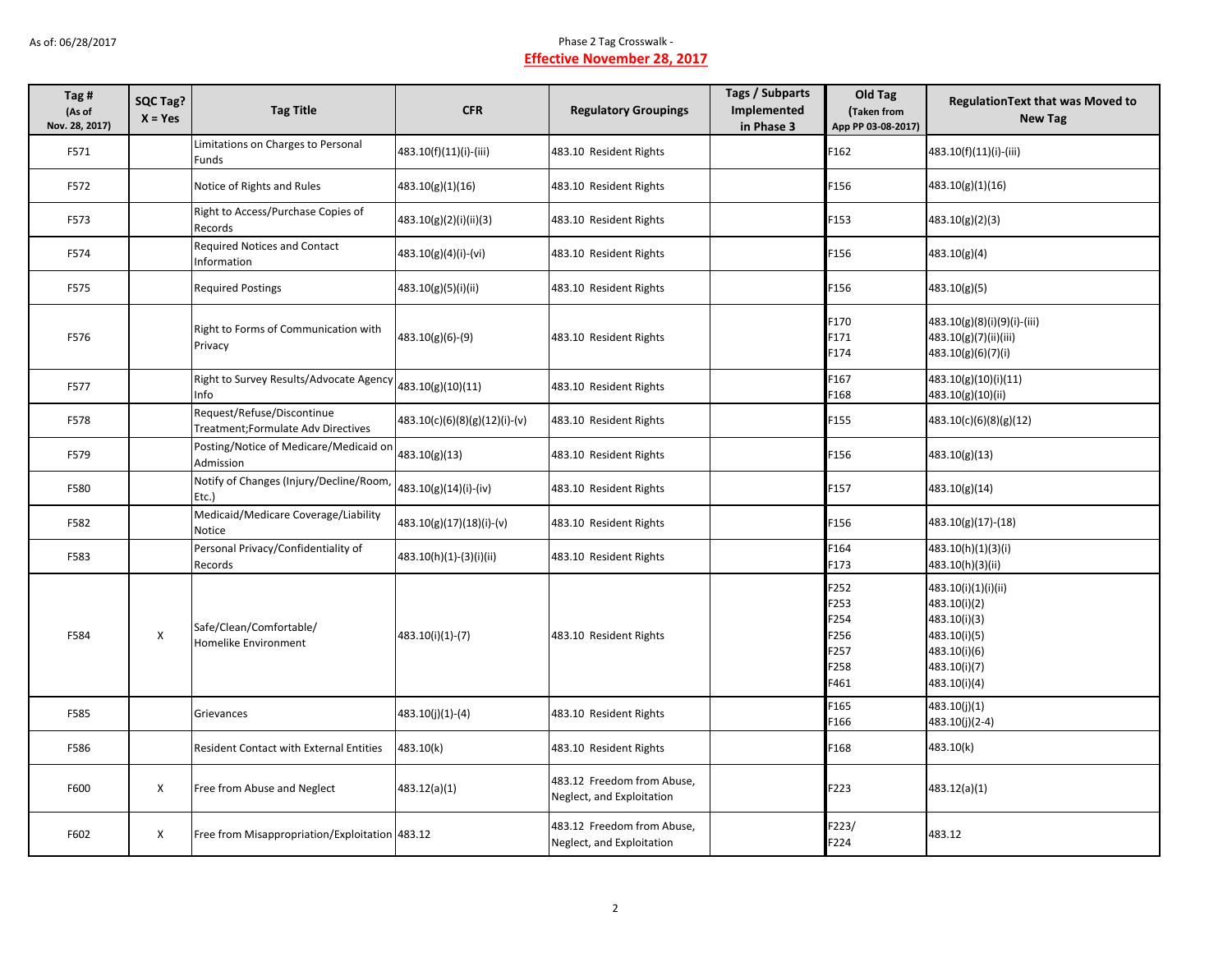| Tag #<br>(As of<br>Nov. 28, 2017) | SQC Tag?<br>$X = Yes$ | <b>Tag Title</b>                                       | <b>CFR</b>                      | <b>Regulatory Groupings</b>                                                       | Tags / Subparts<br>Implemented<br>in Phase 3                | Old Tag<br>Taken from<br>App PP 03-08-2017) | <b>Regulation Text that was Moved to</b><br><b>New Tag</b> |
|-----------------------------------|-----------------------|--------------------------------------------------------|---------------------------------|-----------------------------------------------------------------------------------|-------------------------------------------------------------|---------------------------------------------|------------------------------------------------------------|
| F603                              | X                     | Free from Involuntary Seclusion                        | 483.12(a)(1)                    | 483.12 Freedom from Abuse,<br>Neglect, and Exploitation                           |                                                             | F223                                        | 483.12(a)(1)                                               |
| F604                              | X                     | Right to be Free from Physical Restraints              | 483.10(e)(1)<br>483.12(a)(2)    | 483.10 Resident Rights<br>483.12 Freedom from Abuse,<br>Neglect, and Exploitation |                                                             | F221<br>F222                                | 483.10(e)(1), 483.12(a)(2)<br>483.10(e)(1), 483.12(a)(2)   |
| F605                              | $\pmb{\mathsf{X}}$    | Right to be Free from Chemical<br>Restraints           | 483.10(e)(1)<br>483.12(a)(2)    | 483.10 Resident Rights<br>483.12 Freedom from Abuse,<br>Neglect, and Exploitation |                                                             | F222                                        | 483.10(e)(1), 483.12(a)(2)                                 |
| F606                              | X                     | Not Employ/Engage Staff with Adverse<br>Actions        | 483.12(a)(3)(4)                 | 483.12 Freedom from Abuse.<br>Neglect, and Exploitation                           |                                                             | F225                                        | 483.12(a)(3)(4)                                            |
| F607                              | X                     | Develop/Implement Abuse/Neglect, etc.<br>Policies      | 483.12(b)(1)-(4)                | 483.12 Freedom from Abuse,<br>Neglect, and Exploitation                           | $(b)(4)$ - Phase 3<br>Will not be in ASPEN<br>until Phase 3 | F226                                        | $483.12(b)(1)-(4)$                                         |
| F608                              | $\pmb{\mathsf{X}}$    | Reporting of Reasonable Suspicion of a<br>Crime        | 483.12(b)(5)(i)-(iii)           | 483.12 Freedom from Abuse,<br>Neglect, and Exploitation                           |                                                             |                                             | No Associated Tag                                          |
| F609                              | X                     | Reporting of Alleged Violations                        | 483.12(c)(1)(4)                 | 483.12 Freedom from Abuse,<br>Neglect, and Exploitation                           |                                                             | F225                                        | 483.12(c)(1)(4)                                            |
| F610                              | X                     | Investigate/Prevent/Correct Alleged<br>Violation       | 483.12(c)(2)-(4)                | 483.12 Freedom from Abuse,<br>Neglect, and Exploitation                           |                                                             | F225                                        | 483.12(c)(2)-(4)                                           |
| F620                              |                       | <b>Admissions Policy</b>                               | 483.15(a)(1)-(7)                | 483.15 Admission, Transfer,<br>and Discharge                                      |                                                             | F208                                        | $483.15(a)(1)-(7)$                                         |
| F621                              |                       | <b>Equal Practices Regardless of Payment</b><br>Source | 483.15(b)(1)-(3)(c)(9)          | 483.15 Admission, Transfer,<br>and Discharge                                      |                                                             | F207                                        | $483.15(b)(1)-(3)(c)(9)$                                   |
| F622                              |                       | <b>Transfer and Discharge Requirements</b>             | 483.15(c)(1)(i)(ii)(2)(i)-(iii) | 483.15 Admission, Transfer,<br>and Discharge                                      |                                                             | F201<br>F202                                | 483.15(c)(1)(i)(ii)<br>483.15(c)(2)(i)-(iii)               |
| F623                              |                       | Notice Requirements Before<br>Transfer/Discharge       | 483.15(c)(3)-(6)(8)             | 483.15 Admission, Transfer,<br>and Discharge                                      |                                                             | F203                                        | 483.15(c)(3)-(6)(8)                                        |
| F624                              |                       | Preparation for Safe/Orderly<br>Transfer/Discharge     | 483.15(c)(7)                    | 483.15 Admission, Transfer,<br>and Discharge                                      |                                                             | F204                                        | 483.15(c)(7)                                               |
| F625                              |                       | Notice of Bed Hold Policy Before/Upon<br>Transfer      | 483.15(d)(1)(2)                 | 483.15 Admission, Transfer,<br>and Discharge                                      |                                                             | F205                                        | 483.15(d)(1)(i)-(iv)(2)                                    |
| F626                              |                       | Permitting Residents to Return<br>to Facility          | 483.15(e)(1)(2)                 | 483.15 Admission, Transfer,<br>and Discharge                                      |                                                             | F206                                        | 483.15(e)(1)(2)                                            |
| F635                              |                       | Admission Physician Orders for<br>Immediate Care       | 483.20(a)                       | 483.20 Resident Assessments                                                       |                                                             | F271                                        | 483.20(a)                                                  |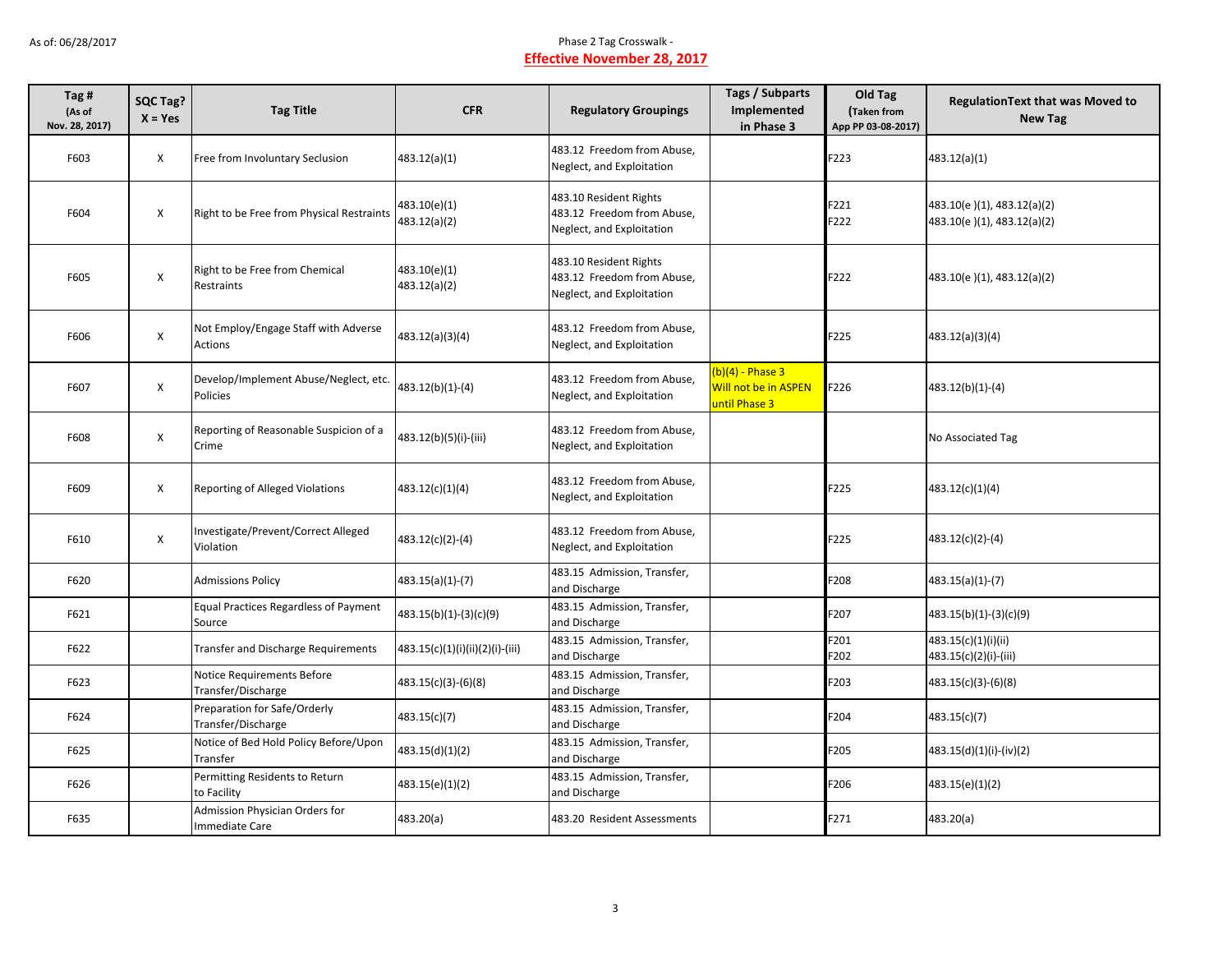| Tag #<br>(As of<br>Nov. 28, 2017) | <b>SQC Tag?</b><br>$X = Yes$ | <b>Tag Title</b>                                        | <b>CFR</b>              | <b>Regulatory Groupings</b>                                 | Tags / Subparts<br>Implemented<br>in Phase 3                | Old Tag<br>Taken from<br>App PP 03-08-2017) | <b>RegulationText that was Moved to</b><br><b>New Tag</b> |
|-----------------------------------|------------------------------|---------------------------------------------------------|-------------------------|-------------------------------------------------------------|-------------------------------------------------------------|---------------------------------------------|-----------------------------------------------------------|
| F636                              |                              | Comprehensive Assessments &<br>Timing                   | 483.20(b)(1)(2)(i)(iii) | 483.20 Resident Assessments                                 |                                                             | F272<br>F273<br>F275                        | 483.20(b)(1)<br>483.20(b)(2)(i)<br>483.20(b)(2)(iii)      |
| F637                              |                              | Comprehensive Assmt After<br>Significant Change         | 483.20(b)(2)(ii)        | 483.20 Resident Assessments                                 |                                                             | F274                                        | 483.20(b)(2)(ii)                                          |
| F638                              |                              | Quarterly Assessment At Least<br>Every 3 Months         | 483.20(c)               | 483.20 Resident Assessments                                 |                                                             | F276                                        | 483.20(c)                                                 |
| F639                              |                              | Maintain 15 Months of Resident<br>Assessments           | 483.20(d)               | 483.20 Resident Assessments                                 |                                                             | F279<br>F286                                | 483.20(d)<br>483.20(d)                                    |
| F640                              |                              | <b>Encoding/Transmitting Resident</b><br>Assessment     | 483.20(f)(1)-(4)        | 483.20 Resident Assessments                                 |                                                             | F287                                        | 483.20(f)(1)-(4)                                          |
| F641                              |                              | <b>Accuracy of Assessments</b>                          | 483.20(g)               | 483.20 Resident Assessments                                 |                                                             | F278                                        | 483.20(g)                                                 |
| F642                              |                              | Coordination/Certification of<br>Assessment             | 483.20(h)-(j)           | 483.20 Resident Assessments                                 |                                                             | F278                                        | 483.20(h)-(j)                                             |
| F644                              |                              | Coordination of PASARR and<br>Assessments               | 483.20(e)(1)(2)         | 483.20 Resident Assessments                                 |                                                             | F285                                        | 483.20(e)                                                 |
| F645                              |                              | PASARR Screening for MD & ID                            | 483.20(k)(1)-(3)        | 483.20 Resident Assessments                                 |                                                             | F285                                        | 483.20(k)(1)-(3)                                          |
| F646                              |                              | MD/ID Significant Change Notification                   | 483.20(k)(4)            | 483.20 Resident Assessments                                 |                                                             | F285                                        | 483.20(k)(4)                                              |
| F655                              |                              | <b>Baseline Care Plan</b>                               | 483.21(a)(1)-(3)        | 483.21 Comprehensive<br><b>Resident Centered Care Plans</b> |                                                             |                                             | No Associated Tag                                         |
| F656                              |                              | Develop/Implement<br>Comprehensive Care Plan            | 483.21(b)(1)            | 483.21 Comprehensive<br><b>Resident Centered Care Plans</b> |                                                             | F279                                        | 483.21(b)(1)                                              |
| F657                              |                              | Care Plan Timing and Revision                           | 483.21(b)(2)(i)-(iii)   | 483.21 Comprehensive<br><b>Resident Centered Care Plans</b> |                                                             | F280                                        | 483.21(b)(2)(i)-(iii)                                     |
| F658                              |                              | <b>Services Provided Meet</b><br>Professional Standards | 483.21(b)(3)(i)         | 483.21 Comprehensive<br>Resident Centered Care Plans        |                                                             | F281                                        | 483.21(b)(3)(i)                                           |
| F659                              |                              | <b>Qualified Persons</b>                                | 483.21(b)(3)(ii)(iii)   | 483.21 Comprehensive<br><b>Resident Centered Care Plans</b> | (b)(iii) - Phase 3<br>Will not be in ASPEN<br>until Phase 3 | F282                                        | 483.21(b)(3)(ii)                                          |
| F660                              |                              | <b>Discharge Planning Process</b>                       | 483.21(c)(1)(i)-(ix)    | 483.21 Comprehensive<br><b>Resident Centered Care Plans</b> |                                                             | F284                                        | 483.21(c)(1)(i)-(ix)                                      |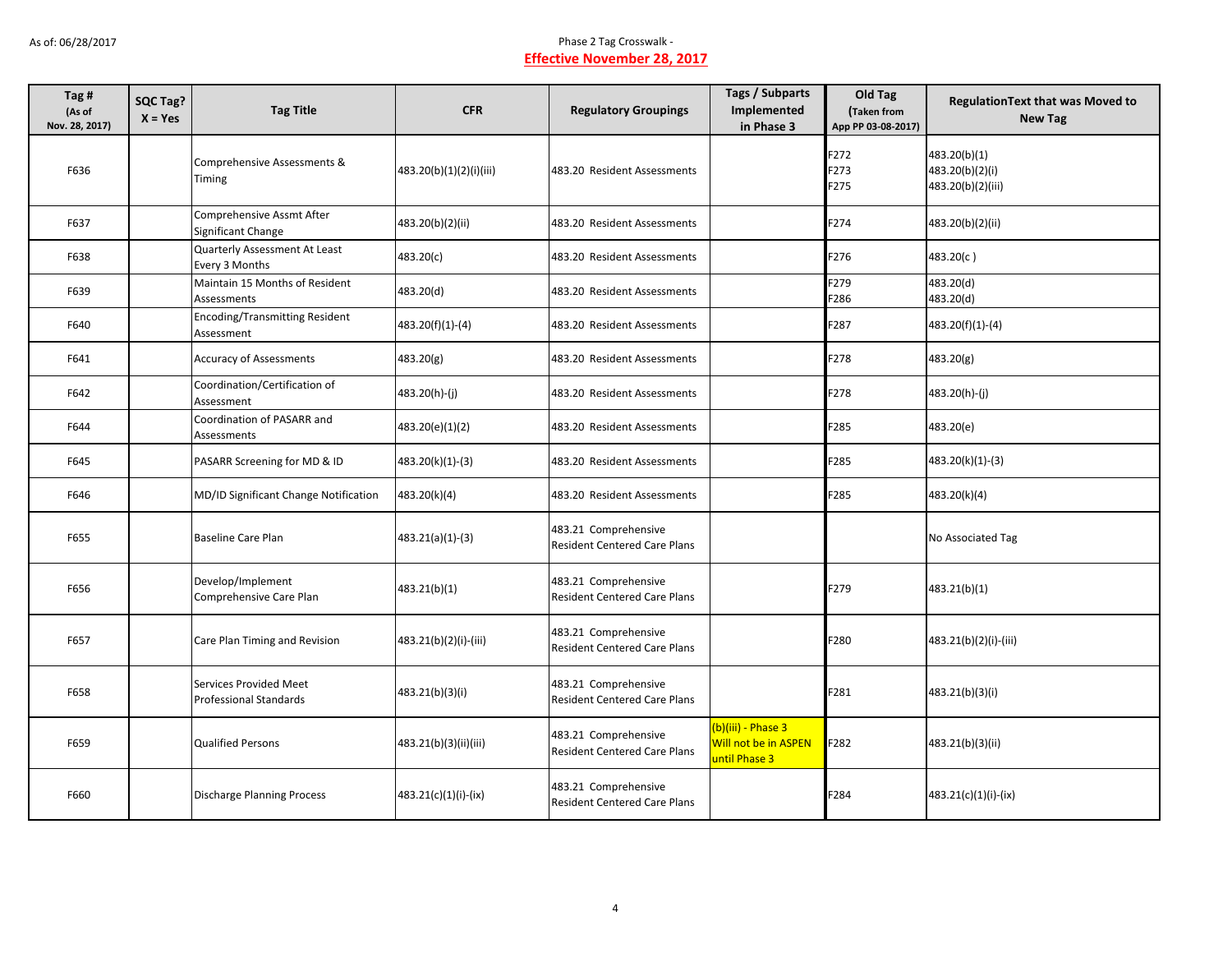| Tag #<br>(As of<br>Nov. 28, 2017) | SQC Tag?<br>$X = Yes$ | <b>Tag Title</b>                                                  | <b>CFR</b>                      | <b>Regulatory Groupings</b>                                 | <b>Tags / Subparts</b><br><b>Implemented</b><br>in Phase 3 | Old Tag<br>(Taken from<br>App PP 03-08-2017) | <b>RegulationText that was Moved to</b><br><b>New Tag</b> |
|-----------------------------------|-----------------------|-------------------------------------------------------------------|---------------------------------|-------------------------------------------------------------|------------------------------------------------------------|----------------------------------------------|-----------------------------------------------------------|
| F661                              |                       | <b>Discharge Summary</b>                                          | 483.21(c)(2)(i)-(iv)            | 483.21 Comprehensive<br><b>Resident Centered Care Plans</b> |                                                            | F283<br>F284                                 | 483.21(c)(2)(i)-(iii)<br>483.21(c)(2)(iv)                 |
| F675                              | X                     | Quality of Life                                                   | 483.24                          | 483.24 Quality of Life                                      |                                                            | F309                                         | 483.24                                                    |
| F676                              | $\mathsf{X}$          | Activities of Daily Living (ADLs)/<br><b>Maintain Abilities</b>   | 483.24(a)(1)(b)(1)-(5)(i)-(iii) | 483.24 Quality of Life                                      |                                                            | F310<br>F311                                 | 483.24(a)(b)(1)-(5)(i)-(iii)<br>483.24(a)(1)              |
| F677                              | $\mathsf{X}$          | <b>ADL Care Provided for</b><br><b>Dependent Residents</b>        | 483.24(a)(2)                    | 483.24 Quality of Life                                      |                                                            | F312                                         | 483.24(a)(2)                                              |
| F678                              | X                     | Cardio-Pulmonary Resuscitation<br>(CPR)                           | 483.24(a)(3)                    | 483.24 Quality of Life                                      |                                                            | F155                                         | 483.24(a)(3)                                              |
| F679                              | X                     | Activities Meet Interest/Needs<br>of Each Resident                | 483.24(c)(1)                    | 483.24 Quality of Life                                      |                                                            | F248                                         | 483.24(c)(1)                                              |
| F680                              | $\mathsf{X}$          | <b>Qualifications of Activity</b><br>Professional                 | 483.24(c)(2)(i)(ii)(A)-(D)      | 483.24 Quality of Life                                      |                                                            | F249                                         | 483.24(c)(2)(i)(ii)(A)-(D)                                |
| F684                              | X                     | Quality of Care                                                   | 483.25                          | 483.25 Quality of Care                                      |                                                            | F309                                         | 483.25                                                    |
| F685                              | $\mathsf{X}$          | Treatment/Devices to Maintain<br>Hearing/Vision                   | 483.25(a)(1)(2)                 | 483.25 Quality of Care                                      |                                                            | F313                                         | 483.25(a)(1)-(2)                                          |
| F686                              | X                     | Treatment/Svcs to Prevent/Heal<br>Pressure Ulcers                 | 483.25(b)(1)(i)(ii)             | 483.25 Quality of Care                                      |                                                            | F314                                         | 483.25(b)(1)(i)(ii)                                       |
| F687                              | $\mathsf{x}$          | <b>Foot Care</b>                                                  | 483.25(b)(2)(i)(ii)             | 483.25 Quality of Care                                      |                                                            | F328                                         | 483.25(b)(2)(i)(ii)                                       |
| F688                              | $\mathsf{X}$          | Increase/Prevent Decrease in<br>ROM/Mobility                      | 483.25(c)(1)-(3)                | 483.25 Quality of Care                                      |                                                            | F317<br>F318                                 | 483.25(c)(1)<br>483.25(c)(2)(3)                           |
| F689                              | X                     | Free of Accident<br>Hazards/Supervision/Devices                   | 483.25(d)(1)(2)                 | 483.25 Quality of Care                                      |                                                            | F323                                         | 483.25(d)(1)(2)                                           |
| F690                              | $\mathsf{X}$          | Bowel/Bladder Incontinence,<br>Catheter, UTI                      | 483.25(e)(1)-(3)                | 483.25 Quality of Care                                      |                                                            | F315                                         | 483.25(e)(1)-(3)                                          |
| F691                              | X                     | Colostomy, Urostomy, or<br><b>Ileostomy Care</b>                  | 483.25(f)                       | 483.25 Quality of Care                                      |                                                            | F328                                         | 483.25(f)                                                 |
| F692                              | X                     | Nutrition/Hydration Status<br>Maintenance                         | $483.25(g)(1)-(3)$              | 483.25 Quality of Care                                      |                                                            | F325<br>F327                                 | 483.25(g)(1)(3)<br>483.25(g)(2)                           |
| F693                              | X                     | <b>Tube Feeding</b><br>Management/Restore Eating<br><b>Skills</b> | 483.25(g)(4)(5)                 | 483.25 Quality of Care                                      |                                                            | F322                                         | 483.25(g)(4)(5)                                           |
| F694                              | X                     | Parenteral/IV Fluids                                              | 483.25(h)                       | 483.25 Quality of Care                                      |                                                            | F328                                         | 483.25(h)                                                 |
| F695                              | X                     | Respiratory/Tracheostomy care<br>and Suctioning                   | 483.25(i)                       | 483.25 Quality of Care                                      |                                                            | F328                                         | 483.25(i)                                                 |
| F696                              | X                     | Prostheses                                                        | 483.25(j)                       | 483.25 Quality of Care                                      |                                                            | F328                                         | 483.25(j)                                                 |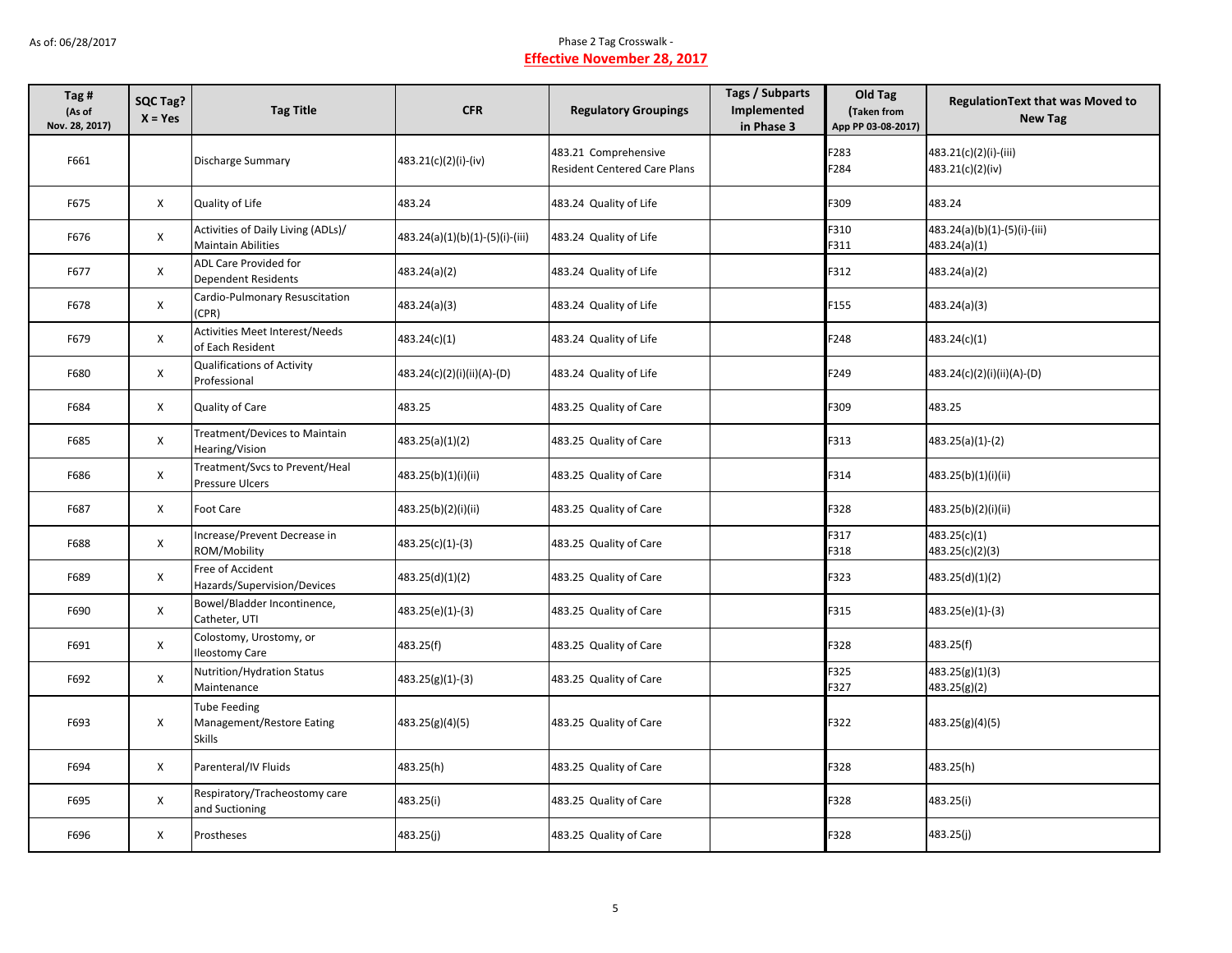| Tag #<br>(As of<br>Nov. 28, 2017) | SQC Tag?<br>$X = Yes$ | <b>Tag Title</b>                                                   | <b>CFR</b>                | <b>Regulatory Groupings</b>          | <b>Tags / Subparts</b><br>Implemented<br>in Phase 3           | Old Tag<br>Taken from<br>App PP 03-08-2017) | <b>RegulationText that was Moved to</b><br><b>New Tag</b> |
|-----------------------------------|-----------------------|--------------------------------------------------------------------|---------------------------|--------------------------------------|---------------------------------------------------------------|---------------------------------------------|-----------------------------------------------------------|
| F697                              | X                     | Pain Management                                                    | 483.25(k)                 | 483.25 Quality of Care               |                                                               | F309                                        | 483.25(k)                                                 |
| F698                              | $\mathsf{X}$          | Dialysis                                                           | 483.25(l)                 | 483.25 Quality of Care               |                                                               | F309                                        | 483.25(I)                                                 |
| F699                              | $\mathsf{X}$          | <b>Trauma Informed Care</b>                                        | 483.25(m)                 | 483.25 Quality of Care               | Entire tag - Phase 3<br>Will not be in ASPEN<br>until Phase 3 |                                             | No Associated Tag                                         |
| F700                              | $\mathsf{X}$          | <b>Bedrails</b>                                                    | 483.25(n)(1)-(4)          | 483.25 Quality of Care               |                                                               | F323<br>F461                                | 483.25(n)(1)-(3)<br>483.25(n)(4)                          |
| F710                              |                       | Resident's Care Supervised by a<br>Physician                       | 483.30(a)(1)(2)           | 483.30 Physician Services            |                                                               | F385                                        | 483.30(a)(1)(2)                                           |
| F711                              |                       | Physician Visits-Review<br>Care/Notes/Order                        | 483.30(b)(1)-(3)          | 483.30 Physician Services            |                                                               | F386                                        | 483.30(b)(1)-(3)                                          |
| F712                              |                       | Physician Visits-<br>Frequency/Timeliness/Alternate<br><b>NPPs</b> | 483.30(c)(1)-(4)          | 483.30 Physician Services            |                                                               | F387<br>F388                                | 483.30(c)(1)(2)<br>483.30(c)(3)(4)                        |
| F713                              |                       | Physician for Emergency Care,<br>Available 24 Hours                | 483.30(d)                 | 483.30 Physician Services            |                                                               | F389                                        | 483.30(d)                                                 |
| F714                              |                       | Physician Delegation of Tasks to<br><b>NPP</b>                     | 483.30(e)(1)(4)(f)        | 483.30 Physician Services            |                                                               | F390                                        | 483.30(e)(1)(4)(f)                                        |
| F715                              |                       | Physician Delegation to<br>Dietitian/Therapist                     | 483.30(e)(2)(3)           | 483.30 Physician Services            |                                                               | F390                                        | 483.30(e)(2(3)                                            |
| F725                              |                       | <b>Sufficient Nursing Staff</b>                                    | 483.35(a)(1)(2)           | 483.35 Nursing Services              |                                                               | F353                                        | 483.35(a)(1)(2)                                           |
| F726                              |                       | <b>Competent Nursing Staff</b>                                     | 483.35(a)(3)(4)(c)        | 483.35 Nursing Services              |                                                               | F353<br>F498                                | 483.35(a)(3)(4)<br>483.35(c)                              |
| F727                              |                       | RN 8 Hrs/7 days/Wk, Full Time DON                                  | 483.35(b)(1)-(3)          | 483.35 Nursing Services              |                                                               | F354                                        | 483.35(b)(1)-(3)                                          |
| F728                              |                       | Facility Hiring and Use of Nurse<br>Aide                           | 483.35(d)(1)-(3)          | 483.35 Nursing Services              |                                                               | F494<br>F495                                | 483.35(d)(1)(2)<br>483.35(d)(3)                           |
| F729                              |                       | Nurse Aide Registry Verification,<br>Retraining                    | 483.35(d)(4)-(6)          | 483.35 Nursing Services              |                                                               | F496                                        | 483.35(d)(4)-(6)                                          |
| F730                              |                       | Nurse Aide Perform Review - 12<br>Hr/Year In- service              | 483.35(d)(7)              | 483.35 Nursing Services              |                                                               | F497                                        | 483.35(d)(7)                                              |
| F731                              |                       | Waiver-Licensed Nurses 24<br>Hr/Day and RN Coverage                | 483.35(e)(1)-(7)(f)(1)(2) | 483.35 Nursing Services              |                                                               | F355                                        | 483.35(e)(1)-(7)(f)(1)(2)                                 |
| F732                              |                       | <b>Posted Nurse Staffing</b><br>Information                        | $483.35(g)(1)-(4)$        | 483.35 Nursing Services              |                                                               | F356                                        | $483.35(g)(1)-(4)$                                        |
| F740                              |                       | <b>Behavioral Health Services</b>                                  | 483.40                    | 483.40 Behavioral Health<br>Services |                                                               |                                             | No Associated Tag                                         |
| F741                              |                       | Sufficient/Competent Staff-Behav Health<br>Needs                   | 483.40(a)(1)(2)           | 483.40 Behavioral Health<br>Services |                                                               |                                             | No Associated Tag                                         |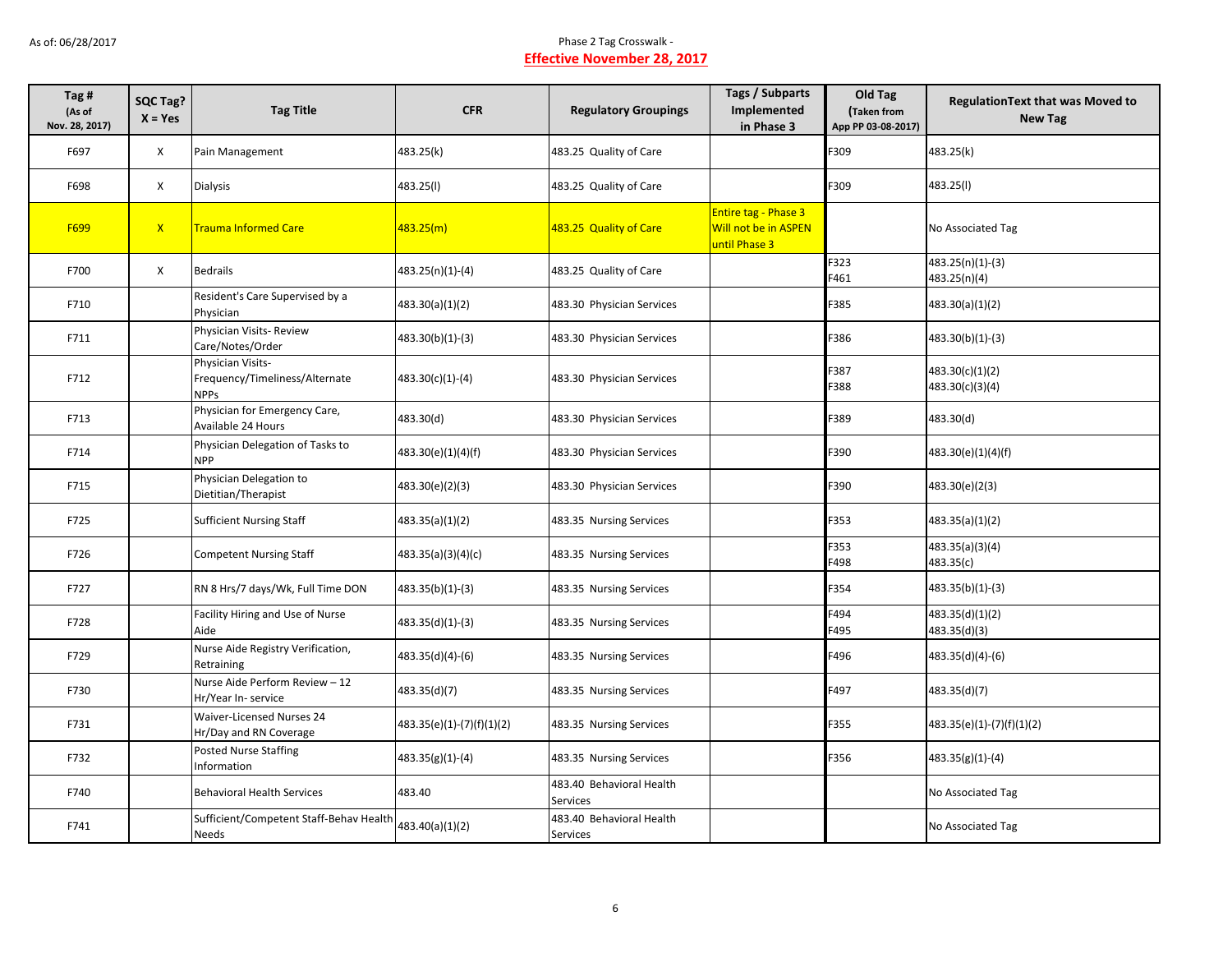| Tag#<br>(As of<br>Nov. 28, 2017) | SQC Tag?<br>$X = Yes$ | <b>Tag Title</b>                                           | <b>CFR</b>             | <b>Regulatory Groupings</b>                                    | <b>Tags / Subparts</b><br>Implemented<br>in Phase 3 | Old Tag<br>Taken from<br>App PP 03-08-2017) | <b>RegulationText that was Moved to</b><br><b>New Tag</b> |
|----------------------------------|-----------------------|------------------------------------------------------------|------------------------|----------------------------------------------------------------|-----------------------------------------------------|---------------------------------------------|-----------------------------------------------------------|
| F742                             | X                     | Treatment/Svc for<br>Mental/Psychosocial Concerns          | 483.40(b)(1)           | 483.40 Behavioral Health<br>Services                           |                                                     | F319                                        | 483.40(b)(1)                                              |
| F743                             | X                     | No Pattern of Behavioral Difficulties<br>UnlessUnavoidable | 483.40(b)(2)           | 483.40 Behavioral Health<br>Services                           |                                                     | F320                                        | 483.40(b)(2)                                              |
| F744                             | X                     | Treatment / Service for Dementia                           | 483.40(b)(3)           | 483.40 Behavioral Health<br><b>Services</b>                    |                                                     | F309                                        | 483.40(b)(3)                                              |
| F745                             | X                     | Provision of Medically Related<br>Social Services          | 483.40(d)              | 483.40 Behavioral Health<br>Services                           |                                                     | F250                                        | 483.40(d)                                                 |
| F755                             |                       | Pharmacy<br>Svcs/Procedures/Pharmacist<br>/Records         | 483.45(a)(b)(1)-(3)    | 483.45 Pharmacy Services                                       |                                                     | F425<br>F431                                | 483.45(a)(b)(1)<br>483.45(b)(2)(3)                        |
| F756                             |                       | Drug Regimen Review, Report<br>Irregular, Act On           | 483.45(c)(1)(2)(4)(5)  | 483.45 Pharmacy Services                                       |                                                     | F428                                        | 483.45(c)(1)(2)(4)(5)                                     |
| F757                             | $\mathsf{X}$          | Drug Regimen is Free From<br><b>Unnecessary Drugs</b>      | 483.45(d)(1)-(6)       | 483.45 Pharmacy Services                                       |                                                     | F329                                        | 483.45(d)                                                 |
| F758                             | $\mathsf{X}$          | Free from Unnec Psychotropic<br>Meds/PRN Use               | 483.45(c)(3)(e)(1)-(5) | 483.45 Pharmacy Services                                       |                                                     | F329<br>F428                                | 483.45(e)(1)-(5)<br>483.45(c)(3)                          |
| F759                             | X                     | Free of Medication Error Rates<br>of 5% or More            | 483.45(f)(1)           | 483.45 Pharmacy Services                                       |                                                     | F332                                        | 483.45(f)(1)                                              |
| F760                             | X                     | Residents Are Free of Significant<br>Med Errors            | 483.45(f)(2)           | 483.45 Pharmacy Services                                       |                                                     | F333                                        | 483.45(f)(2)                                              |
| F761                             |                       | Label/Store Drugs &<br><b>Biologicals</b>                  | 483.45(g)(h)(1)(2)     | 483.45 Pharmacy Services                                       |                                                     | F431                                        | 483.45(g)-(h)                                             |
| F770                             |                       | Laboratory Services                                        | 483.50(a)(1)(i)        | 483.50 Laboratory, Radiology,<br>and Other Diagnostic Services |                                                     | F502<br>F503                                | 483.50(a)(1)<br>483.50(a)(i)                              |
| F771                             |                       | <b>Blood Blank and Transfusion Services</b>                | 483.50(a)(1)(ii)       | 483.50 Laboratory, Radiology,<br>and Other Diagnostic Services |                                                     | F502<br>F503                                | 483.50(a)(1)<br>483.50(a)(ii)                             |
| F772                             |                       | Lab Services Not Provided On-<br>Site                      | 483.50(a)(1)(iv)       | 483.50 Laboratory, Radiology,<br>and Other Diagnostic Services |                                                     | F503                                        | 483.50(a)(iv)                                             |
| F773                             |                       | Lab Svs Physician Order/Notify<br>of Results               | 483.50(a)(2)(i)(ii)    | 483.50 Laboratory, Radiology,<br>and Other Diagnostic Services |                                                     | F504<br>F505                                | 483.50(a)(2)(i)<br>483.50(a)(2)(ii)                       |
| F774                             |                       | Assist with Transport<br>Arrangements to Lab Svcs          | 483.50(a)(2)(iii)      | 483.50 Laboratory, Radiology,<br>and Other Diagnostic Services |                                                     | F506                                        | 483.50(a)(2)(iii)                                         |
| F775                             |                       | Lab Reports in Record-Lab<br>Name/Address                  | 483.50(a)(2)(iv)       | 483.50 Laboratory, Radiology,<br>and Other Diagnostic Services |                                                     | F507                                        | 483.50(a)(2)(iv)                                          |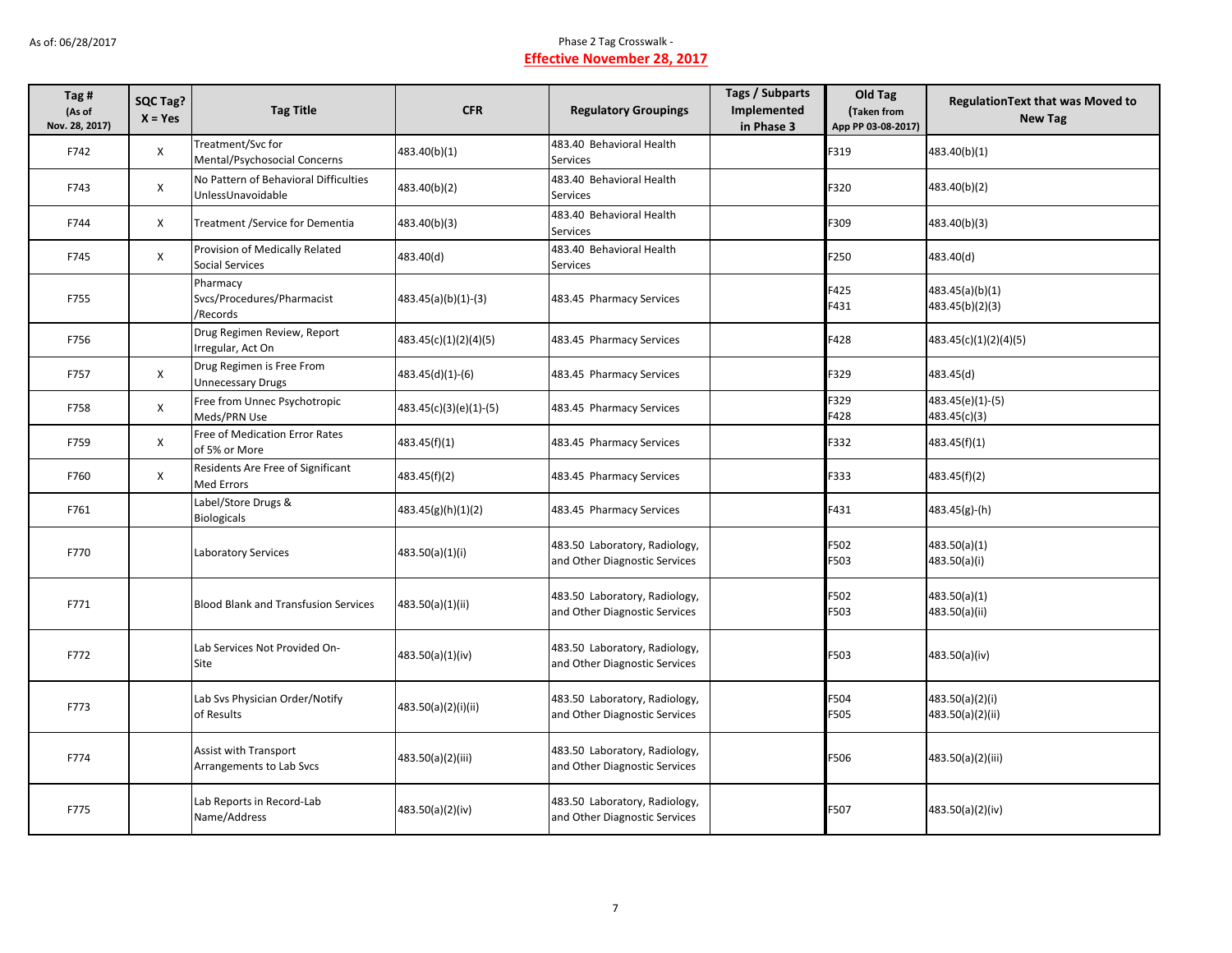| Tag #<br>(As of<br>Nov. 28, 2017) | SQC Tag?<br>$X = Yes$ | <b>Tag Title</b>                                          | <b>CFR</b>          | <b>Regulatory Groupings</b>                                    | <b>Tags / Subparts</b><br>Implemented<br>in Phase 3 | Old Tag<br>Taken from<br>App PP 03-08-2017) | <b>RegulationText that was Moved to</b><br><b>New Tag</b> |
|-----------------------------------|-----------------------|-----------------------------------------------------------|---------------------|----------------------------------------------------------------|-----------------------------------------------------|---------------------------------------------|-----------------------------------------------------------|
| F776                              |                       | Radiology/Other Diagnostic Services                       | 483.50(b)(1)(i)(ii) | 483.50 Laboratory, Radiology,<br>and Other Diagnostic Services |                                                     | F508<br>F509                                | 483.50(b)(1)<br>483.50(b)(i)(ii)                          |
| F777                              |                       | Radiology/Diag. Svcs<br>Ordered/Notify Results            | 483.50(b)(2)(i)(ii) | 483.50 Laboratory, Radiology,<br>and Other Diagnostic Services |                                                     | F510<br>F511                                | 483.50(b(2)(i)<br>483.50(b)(2)(ii)                        |
| F778                              |                       | <b>Assist with Transport</b><br>Arrangements to Radiology | 483.50(b)(2)(iii)   | 483.50 Laboratory, Radiology,<br>and Other Diagnostic Services |                                                     | F512                                        | 483.50(b)(2)(iii)                                         |
| F779                              |                       | X-Ray/Diagnostic Report in<br>Record-Sign/Dated           | 483.50(b)(2)(iv)    | 483.50 Laboratory, Radiology,<br>and Other Diagnostic Services |                                                     | F513                                        | 483.50(b)(2)(iv)                                          |
| F790                              |                       | Routine/Emergency Dental<br>Services in SNFs              | $483.55(a)(1)-(5)$  | 483.55 Dental Services                                         |                                                     | F411                                        | 483.55(a)(1)-(5)                                          |
| F791                              |                       | Routine/Emergency Dental<br>Services in NFs               | 483.55(b)(1)-(5)    | 483.55 Dental Services                                         |                                                     | F412                                        | 483.55(b)(1)-(5)                                          |
| F800                              |                       | Provided Diet Meets Needs of<br>Each Resident             | 483.60              | 483.60 Food and Nutrition<br>Services                          |                                                     | F360                                        | 483.60                                                    |
| F801                              |                       | <b>Qualified Dietary Staff</b>                            | 483.60(a)(1)(2)     | 483.60 Food and Nutrition<br>Services                          |                                                     | F361                                        | 483.60(a)(1)(2)                                           |
| F802                              |                       | <b>Sufficient Dietary Support</b><br>Personnel            | 483.60(a)(3)(b)     | 483.60 Food and Nutrition<br>Services                          |                                                     | F362                                        | 483.60(a)(3)(b)                                           |
| F803                              |                       | Menus Meet Res Needs/Prep in<br>Advance/Followed          | 483.60(c)(1)-(7)    | 483.60 Food and Nutrition<br>Services                          |                                                     | F363                                        | 483.60(c)(1)-(7)                                          |
| F804                              |                       | Nutritive Value/Appear,<br>Palatable/Prefer Temp          | 483.60(d)(1)(2)     | 483.60 Food and Nutrition<br>Services                          |                                                     | F364                                        | 483.60(d)(1(2)                                            |
| F805                              |                       | Food in Form to Meet Individual<br><b>Needs</b>           | 483.60(d)(3)        | 483.60 Food and Nutrition<br><b>Services</b>                   |                                                     | F365                                        | 483.60(d)(3)                                              |
| F806                              |                       | Resident Allergies, Preferences<br>and Substitutes        | 483.60(d)(4)(5)     | 483.60 Food and Nutrition<br>Services                          |                                                     | F366                                        | 483.60(d)(4)(5)                                           |
| F807                              |                       | Drinks Avail to Meet Needs/<br>Preferences/Hydration      | 483.60(d)(6)        | 483.60 Food and Nutrition<br>Services                          |                                                     | F366                                        | 483.60(d)(6)                                              |
| F808                              |                       | Therapeutic Diet Prescribed by<br>Physician               | 483.60(e)(1)(2)     | 483.60 Food and Nutrition<br>Services                          |                                                     | F367                                        | 483.60(e)(1)(2)                                           |
| F809                              |                       | Frequency of Meals/Snacks at<br>Bedtime                   | 483.60(f)(1)-(3)    | 483.60 Food and Nutrition<br>Services                          |                                                     | F368                                        | 483.60(f)(1)-(3)                                          |
| F810                              |                       | <b>Assistive Devices - Eating</b><br>Equipment/Utensils   | 483.60(g)           | 483.60 Food and Nutrition<br>Services                          |                                                     | F369                                        | 483.60(g)                                                 |
| F811                              |                       | Feeding Asst -<br>Training/Supervision/Resident           | 483.60(h)(1)-(3)    | 483.60 Food and Nutrition<br>Services                          |                                                     | F373                                        | 483.60(h)(1)-(3)                                          |
| F812                              |                       | Food Procurement,<br>Store/Prepare/Serve - Sanitary       | 483.60(i)(1)(2)     | 483.60 Food and Nutrition<br>Services                          |                                                     | F371                                        | 483.60(i)(1)(2)                                           |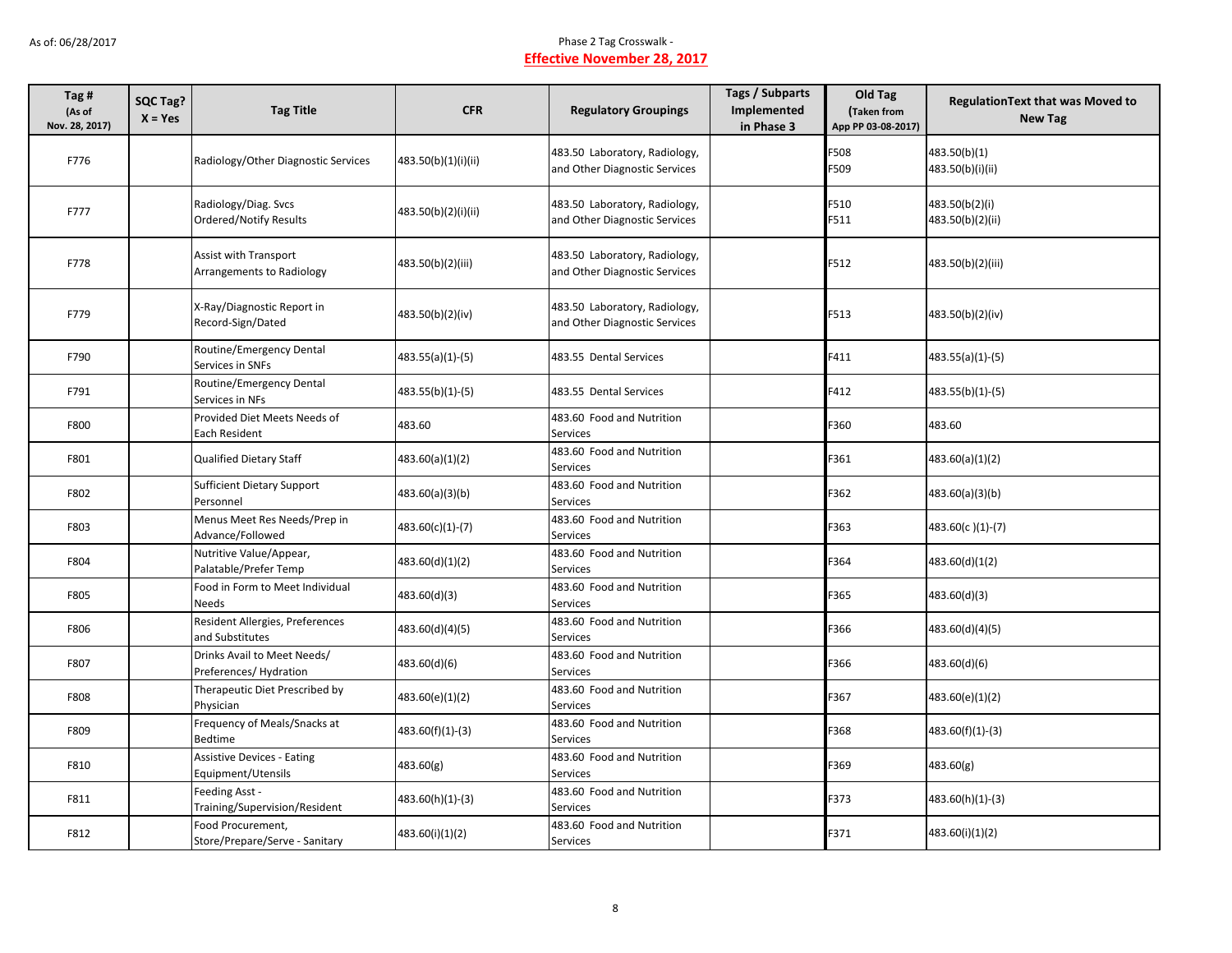| Tag#<br>(As of<br>Nov. 28, 2017) | SQC Tag?<br>$X = Yes$ | <b>Tag Title</b>                                      | <b>CFR</b>                       | <b>Regulatory Groupings</b>                          | Tags / Subparts<br>Implemented<br>in Phase 3                | Old Tag<br>Taken from<br>App PP 03-08-2017) | <b>RegulationText that was Moved to</b><br><b>New Tag</b>                             |
|----------------------------------|-----------------------|-------------------------------------------------------|----------------------------------|------------------------------------------------------|-------------------------------------------------------------|---------------------------------------------|---------------------------------------------------------------------------------------|
| F813                             |                       | Personal Food Policy                                  | 483.60(i)(3)                     | 483.60 Food and Nutrition<br>Services                |                                                             | F371                                        | 483.60(i)(3)                                                                          |
| F814                             |                       | Dispose Garbage & Refuse<br>Properly                  | 483.60(i)(4)                     | 483.60 Food and Nutrition<br>Services                |                                                             | F372                                        | 483.60(i)(4)                                                                          |
| F825                             |                       | Provide/Obtain Specialized<br><b>Rehab Services</b>   | 483.65(a)(1)(2)                  | 483.65 Specialized<br><b>Rehabilitative Services</b> |                                                             | F406                                        | 483.65(a)(1)(2)                                                                       |
| F826                             |                       | Rehab Services- Physician<br>Order/Qualified Person   | 483.65(b)                        | 483.65 Specialized<br>Rehabilitative Services        |                                                             | F407                                        | 483.65(b)                                                                             |
| F835                             |                       | Administration                                        | 483.70                           | 483.70 Administration                                |                                                             | F490                                        | 483.70                                                                                |
| F836                             |                       | License/Comply<br>w/Fed/State/Local Law/Prof Std      | 483.70(a)-(c)                    | 483.70 Administration                                |                                                             | F491<br>F492                                | 483.70(a)<br>483.70(b)(c)                                                             |
| F837                             |                       | Governing Body                                        | 483.70(d)(1)-(3)                 | 483.70 Administration                                | $(d)(3)$ - Phase 3<br>Will not be in ASPEN<br>until Phase 3 | F493                                        | 483.70(d)(1)-(3)                                                                      |
| F838                             |                       | <b>Facility Assessment</b>                            | 483.70(e)(1)-(3)                 | 483.70 Administration                                |                                                             |                                             | No Associated Tag                                                                     |
| F839                             |                       | <b>Staff Qualifications</b>                           | 483.70(f)(1)(2)                  | 483.70 Administration                                |                                                             | F499                                        | 483.70(f)(1)(2)                                                                       |
| F840                             |                       | Use of Outside Resources                              | 483.70(g)(1)(2)                  | 483.70 Administration                                |                                                             | F500                                        | 483.70(g)(1)(2)(i)(ii)                                                                |
| F841                             |                       | Responsibilities of Medical<br>Director               | 483.70(h)(1)(2)                  | 483.70 Administration                                |                                                             | F501                                        | 483.70(h)(1)(2)                                                                       |
| F842                             |                       | Resident Records - Identifiable<br><b>Information</b> | 483.20(f)(5)<br>483.70(i)(1)-(5) | 483.20 Resident Assessments<br>483.70 Administration |                                                             | F164<br>F514<br>F515<br>F516                | 483.70(i)(2)<br>483.70(i)1)(5)<br>483.70(i)(4)(i)-(iii)<br>483.20(f)(5); 483.70(i)(3) |
| F843                             |                       | <b>Transfer Agreement</b>                             | 483.70(j)(1)(2)                  | 483.70 Administration                                |                                                             | F519                                        | 483.70(j)(1)(2)                                                                       |
| F844                             |                       | Disclosure of Ownership Requirements                  | 483.70(k)(1)-(3)                 | 483.70 Administration                                |                                                             | F522                                        | 483.70(k)(1)-(3)                                                                      |
| F845                             |                       | Facility closure-Administrator                        | 483.70(l)(1)-(3)                 | 483.70 Administration                                |                                                             | F523                                        | 483.70(l)(1)-(3)                                                                      |
| F846                             |                       | Facility closure                                      | 483.70(m)                        | 483.70 Administration                                |                                                             | F524                                        | 483.70(m)                                                                             |
| F849                             |                       | <b>Hospice Services</b>                               | 483.70(o)(1)-(4)                 | 483.70 Administration                                |                                                             | F526                                        | 483.70(o)(1)-(4)                                                                      |
| F850                             | $\mathsf{X}$          | Qualifications of Social Worker >120<br>Beds          | 483.70(p)(1)(2)                  | 483.70 Administration                                |                                                             | F251                                        | 483.70(p)(1)(2)                                                                       |
| F851                             |                       | Payroll Based Journal                                 | 483.70(q)(1)-(5)                 | 483.70 Administration                                |                                                             | F527                                        | 483.70(q)(1)-(5)                                                                      |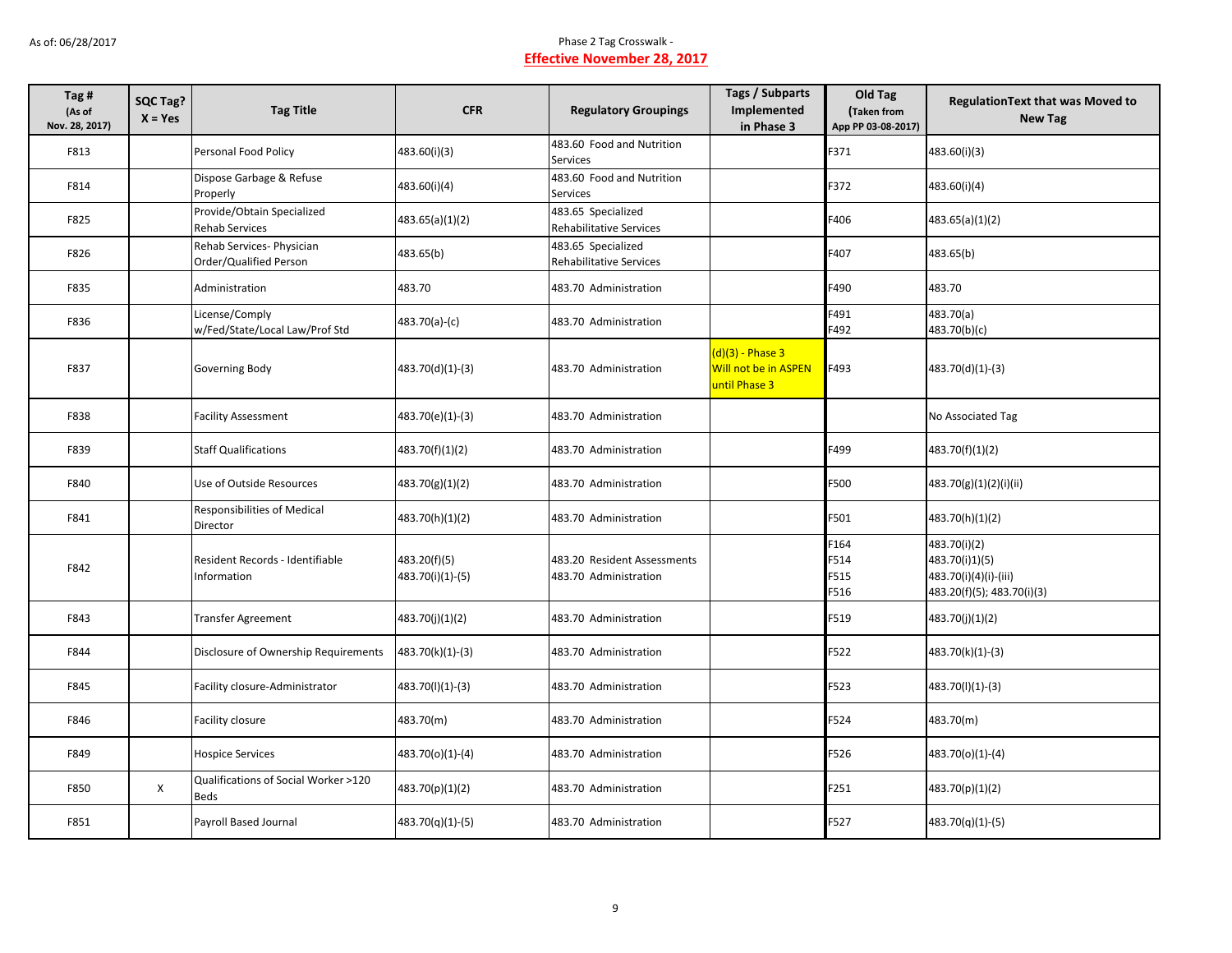| Tag #<br>(As of<br>Nov. 28, 2017) | <b>SQC Tag?</b><br>$X = Yes$ | <b>Tag Title</b>                                               | <b>CFR</b>                        | <b>Regulatory Groupings</b>                             | <b>Tags / Subparts</b><br>Implemented<br>in Phase 3                                      | Old Tag<br>Taken from<br>App PP 03-08-2017) | Regulation Text that was Moved to<br><b>New Tag</b> |
|-----------------------------------|------------------------------|----------------------------------------------------------------|-----------------------------------|---------------------------------------------------------|------------------------------------------------------------------------------------------|---------------------------------------------|-----------------------------------------------------|
| F865                              |                              | QAPI Program/Plan, Disclosure/Good<br><b>Faith Attmpt</b>      | 483.75(a)(b)(f)(h)(i)             | 483.75 Quality Assurance and<br>Performance Improvement | $(a)(1)(3)(4)(b)(f) -$<br>Phase 3<br>Will not be in ASPEN<br>until Phase 3               | F520                                        | 483.75(a)(2)(h)(i)                                  |
| F866                              |                              | <b>QAPI/QAA Data Collection and</b><br><b>Monitoring</b>       | 483.75(c)(1)-(4)                  | 483.75 Quality Assurance and<br>Performance Improvement | Entire tag - Phase 3<br>Will not be in ASPEN<br>until Phase 3                            | F520                                        | 483.75(c)(1)-(4)                                    |
| F867                              |                              | QAPI/QAA Improvement<br>Activities                             | $483.75(d)(1)(2)(e)(1)-(3)(g)(2)$ | 483.75 Quality Assurance and<br>Performance Improvement | (d)(1)(2)(i)-(iii)(e)(1)-<br>$(3)(g)(2)(iii)$ will not be F520<br>in ASPEN until Phase 3 |                                             | 483.75(g)(2)(ii)                                    |
| F868                              |                              | QAA Committee                                                  | 483.75(g)(1)(i)-(iv)(2)(i)        | 483.75 Quality Assurance and<br>Performance Improvement | (g)(1)(iv) - Phase 3<br>Will not be in ASPEN<br>until Phase 3                            | F520                                        | 483.75(g)(1)(i)-(iii)(2)(i)                         |
| F880                              |                              | Infection Prevention & Control                                 | 483.80(a)(1)(2)(4)(e)(f)          | 483.80 Infection Control                                |                                                                                          | F441                                        | 483.80(a)(1)(2)(4)€                                 |
| F881                              |                              | Antibiotic Stewardship Program                                 | 483.80(a)(3)                      | 483.80 Infection Control                                |                                                                                          |                                             | No Associated Tag                                   |
| F882                              |                              | <b>Infection Preventionist</b><br>Qualifications/Role          | 483.80(b)(1)-(4)(c)               | 483.80 Infection Control                                | <b>Entire tag - Phase 3</b><br>Will not be in ASPEN<br>until Phase 3                     |                                             | No Associated Tag                                   |
| F883                              | X                            | Influenza and Pneumococcal<br>Immunizations                    | 483.80(d)(1)(2)                   | 483.80 Infection Control                                |                                                                                          | F334                                        | 483.80(d)(1)(2)                                     |
| F895                              |                              | <b>Compliance and Ethics Program</b>                           | 483.85(a)-(e)                     | 483.85 Compliance and Ethics<br>Program                 | Entire tag - Phase 3<br>Will not be in ASPEN<br>until Phase 3                            |                                             | 483.80(d)(1)(2)                                     |
| F906                              |                              | <b>RESERVED</b>                                                |                                   |                                                         |                                                                                          |                                             |                                                     |
| F907                              |                              | Space and Equipment                                            | 483.90(d)(1)                      | 483.90 Physical Environment                             |                                                                                          | F455                                        | 483.90(d)(1)                                        |
| F908                              |                              | <b>Essential Equipment, Safe</b><br><b>Operating Condition</b> | 483.90(d)(2)                      | 483.90 Physical Environment                             |                                                                                          | F456                                        | 483.90(d)(2)                                        |
| F909                              |                              | <b>Resident Bed</b>                                            | 483.90(d)(3)                      | 483.90 Physical Environment                             |                                                                                          | F461                                        | 483.90(d)(3)                                        |
| F910                              |                              | Resident Room                                                  | 483.90(e)                         | 483.90 Physical Environment                             |                                                                                          | F456                                        | 483.90(e)                                           |
| F911                              |                              | <b>Bedroom Number of Residents</b>                             | 483.90(e)(1))(i)                  | 483.90 Physical Environment                             |                                                                                          | F457                                        | 483.90(e)(1))(i)                                    |
| F912                              |                              | Bedrooms Measure at Least 80<br>Square Ft/Resident             | 483.90(e)(1)(ii)                  | 483.90 Physical Environment                             |                                                                                          | F458                                        | 483.90(e)(1)(ii)                                    |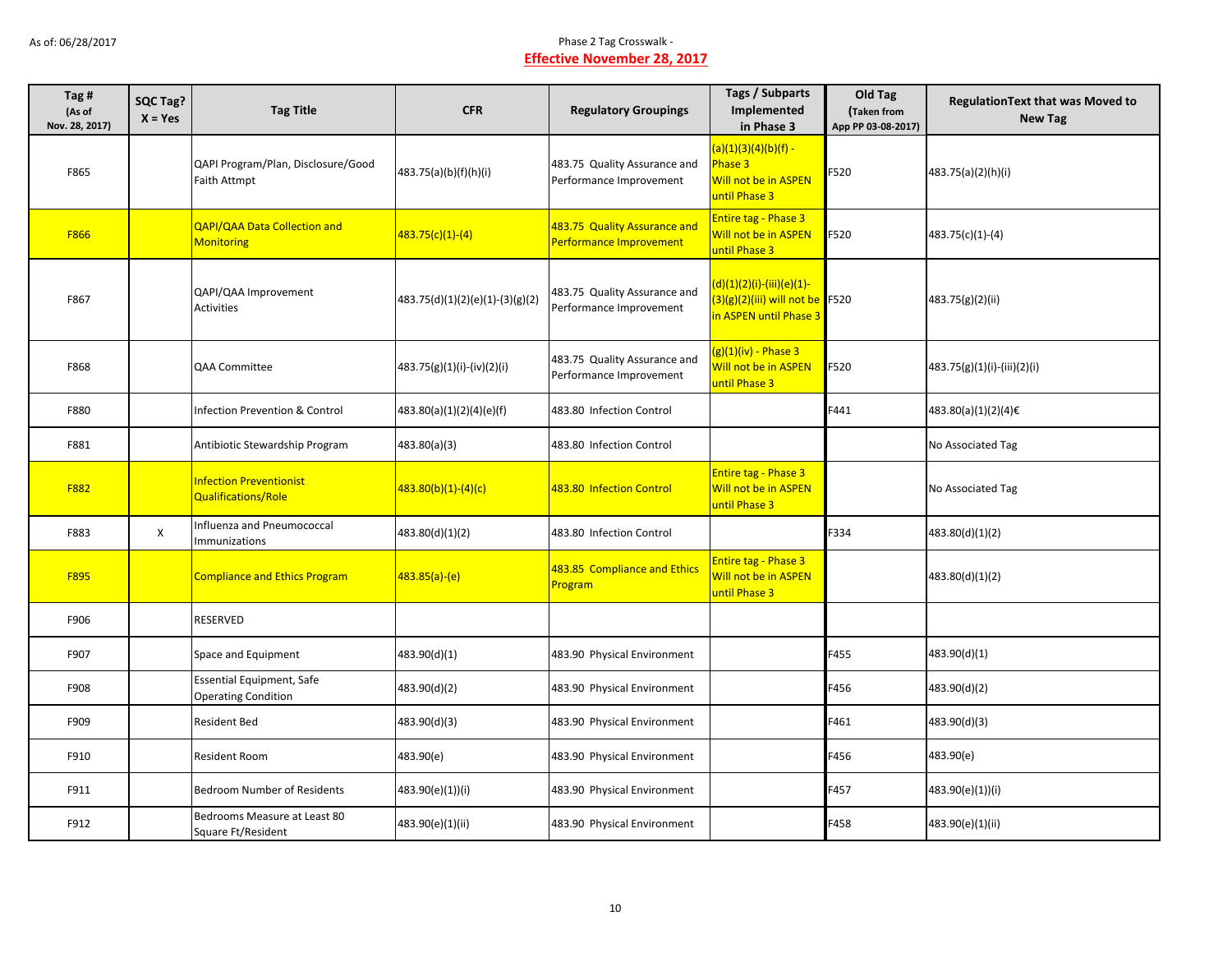| Tag #<br>(As of<br>Nov. 28, 2017) | SQC Tag?<br>$X = Yes$ | <b>Tag Title</b>                                       | <b>CFR</b>                      | <b>Regulatory Groupings</b>                           | Tags / Subparts<br>Implemented<br>in Phase 3                         | Old Tag<br>Taken from<br>App PP 03-08-2017) | <b>RegulationText that was Moved to</b><br><b>New Tag</b> |
|-----------------------------------|-----------------------|--------------------------------------------------------|---------------------------------|-------------------------------------------------------|----------------------------------------------------------------------|---------------------------------------------|-----------------------------------------------------------|
| F913                              |                       | Bedrooms Have Direct Access to<br><b>Exit Corridor</b> | 483.90(e)(1)(iii)               | 483.90 Physical Environment                           |                                                                      | F459                                        | 483.90(e)(1)(iii)                                         |
| F914                              |                       | Bedrooms Assure Full Visual<br>Privacy                 | 483.90(e)(1)(iv)(v)             | 483.90 Physical Environment                           |                                                                      | F460                                        | 483.90(e)(1)(iv)(v)                                       |
| F915                              |                       | Resident Room Window                                   | 483.90(a)(7)(e)(1)(vi)          | 483.90 Physical Environment                           |                                                                      | F454<br>F461                                | 483.90(a)(7)<br>483.90(e)(1)(vi)                          |
| F916                              |                       | Resident Room Floor Above<br>Grade                     | 483.90(e)(1)(vii)               | 483.90 Physical Environment                           |                                                                      | F461                                        | 483.90(e)(1)(vii)                                         |
| F917                              |                       | <b>Resident Room</b><br>Bed/Furniture/Closet           | 483.10(i)(4)<br>483.90(e)(2)(3) | 483.10 Resident Rights<br>483.90 Physical Environment |                                                                      | F461                                        | 483.10(i)(4)<br>483.90(e)(2)(3)                           |
| F918                              |                       | Bedrooms Equipped/Near<br>Lavatory/Toilet              | 483.90(f)                       | 483.90 Physical Environment                           |                                                                      | F462                                        | 483.90(f)                                                 |
| F919                              |                       | <b>Resident Call System</b>                            | 483.90(g)(1)(2)                 | 483.90 Physical Environment                           | (g)(1)- Phase 3<br>Will not be in ASPEN<br>until Phase 3             | F463                                        | 483.90(g)(1)(2)                                           |
| F920                              |                       | Requirements for Dining and Activity<br>Rooms          | 483.90(h)(1)-(4)                | 483.90 Physical Environment                           |                                                                      | F464                                        | 483.90(h)(1)-(4)                                          |
| F921                              |                       | Safe/Functional/Sanitary/<br>Comfortable Environment   | 483.90(i)                       | 483.90 Physical Environment                           |                                                                      | F465                                        | 483.90(i)                                                 |
| F922                              |                       | Procedures to Ensure Water Availability                | 483.90(i)(1)                    | 483.90 Physical Environment                           |                                                                      | F466                                        | 483.90(i)(1)                                              |
| F923                              |                       | Ventilation                                            | 483.90(i)(2)                    | 483.90 Physical Environment                           |                                                                      | F467                                        | 483.90(i)(2)                                              |
| F924                              |                       | Corridors Have Firmly Secured Handrails 483.90(i)(3)   |                                 | 483.90 Physical Environment                           |                                                                      | F468                                        | 483.90(i)(3)                                              |
| F925                              |                       | <b>Maintains Effective Pest Control</b><br>Program     | 483.90(i)(4)                    | 483.90 Physical Environment                           |                                                                      | F469                                        | 483.90(i)(4)                                              |
| F926                              |                       | <b>Smoking Policies</b>                                | 483.90(i)(5)                    | 483.90 Physical Environment                           |                                                                      |                                             | No Associated Tag                                         |
| F940                              |                       | <b>Training Requirements - General</b>                 | 483.95                          | 483.95 Training Requirements                          | <b>Entire tag - Phase 3</b><br>Will not be in ASPEN<br>until Phase 3 |                                             | No Associated Tag                                         |
| F941                              |                       | <b>Communication Training</b>                          | 483.95(a)                       | 483.95 Training Requirements                          | Entire tag - Phase 3<br>Will not be in ASPEN<br>until Phase 3        |                                             | No Associated Tag                                         |
| F942                              |                       | <b>Resident's Rights Training</b>                      | 483.95(b)                       | 483.95 Training Requirements                          | Entire tag - Phase 3<br>Will not be in ASPEN<br>until Phase 3        |                                             | No Associated Tag                                         |
| F943                              |                       | Abuse, Neglect, and Exploitation<br>Training           | 483.95(c)(1)-(3)                | 483.95 Training Requirements                          |                                                                      | F226                                        | 483.95(c)(1)-(3)                                          |